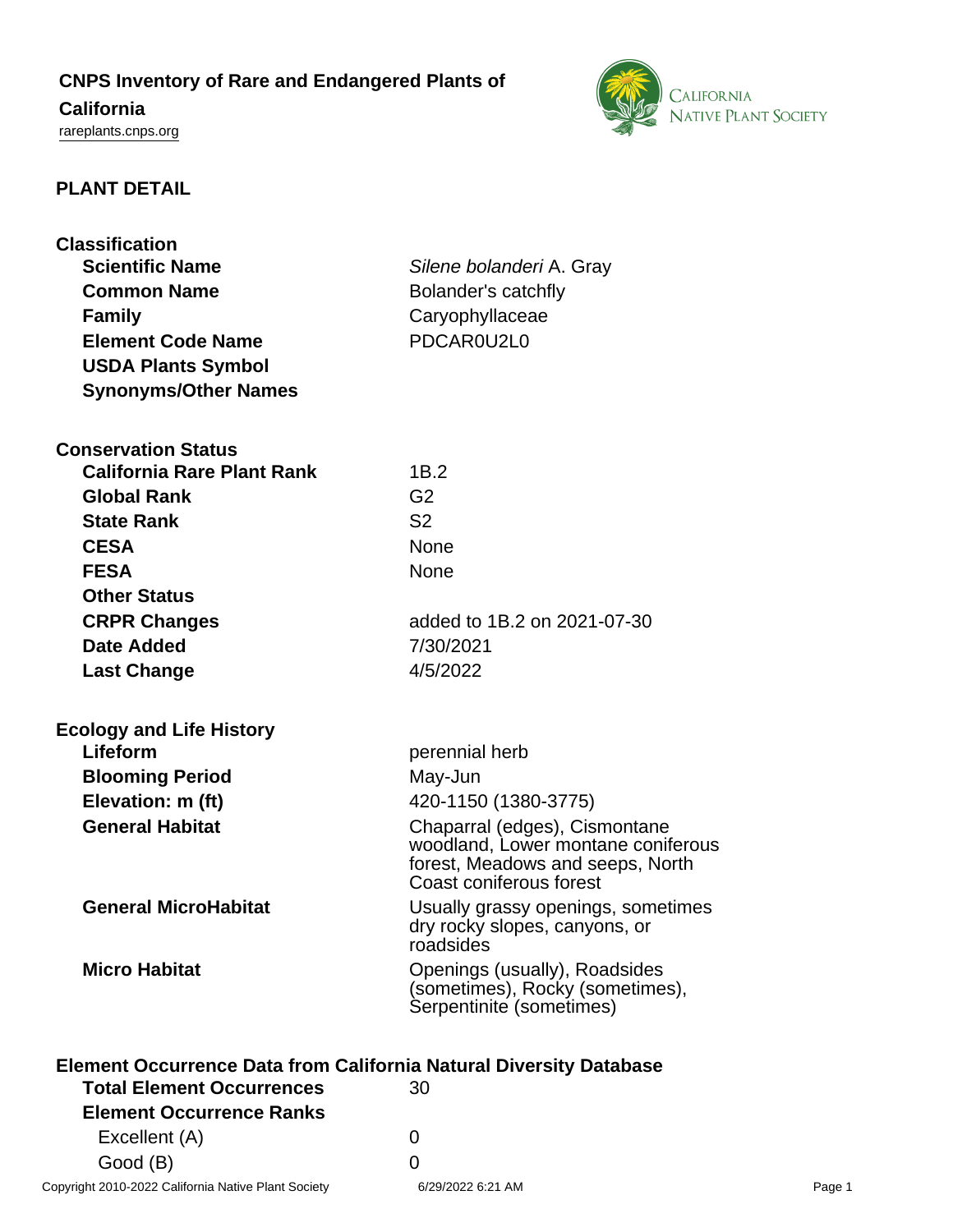| Fair (C)                   |    |
|----------------------------|----|
| Poor (D)                   |    |
| None $(X)$                 |    |
| Unknown (U)                | 30 |
| <b>Occurrence Status</b>   |    |
| Historical, $> 20$ years   | 12 |
| Recent, $<$ 20 years       | 18 |
| <b>Presence</b>            |    |
| <b>Presumed Extant</b>     | 30 |
| <b>Possibly Extirpated</b> |    |
| <b>Presumed Extirpated</b> |    |
|                            |    |

#### **Location**

**CA Endemic** No. No.

### **Counties**

Humboldt (HUM), Lake (LAK), Mendocino (MEN), Trinity (TRI)

### **States**

California (CA)

#### **Quads**

Black Lassic (4012335), Blake Mountain (4012355), Cahto Peak (3912365), Dinsmore (4012345), Fort Seward (4012326), Foster Mtn. (3912342), Iron Peak (3912374), Jamison Ridge (3912362), Larabee Valley (4012346), Laughlin Range (3912333), Laytonville (3912364), Lincoln Ridge (3912366), Longvale (3912354), Potter Valley (3912331), Purdys Gardens (3912311), Redwood Valley (3912332), Ruth Reservoir (4012334), Showers Mtn. (4012356), Sportshaven (4012344), Willits (3912343), Zenia (4012324)

#### **Notes**

Definitions of codes preceding a county and/or quad:

\* Presumed extirpated

(\*) Possibly extirpated

Species may be present in other areas where conditions are favorable. These data should NOT be substituted for pre-project review or for on-site surveys.

# **General Notes**

# **Distribution**

# **Threats**

Potentially threatened by agricultural conversion, road construction and maintenance, grazing and trampling by livestock, and severe wildfires.

# **Taxonomy**

Similar to S. hookeri, S. nelsonii, and S. salmonacea; differentiated by its funnelform corolla (salverform in S. hookeri), usually pink petals with linear corona appendages >1 mm long (white